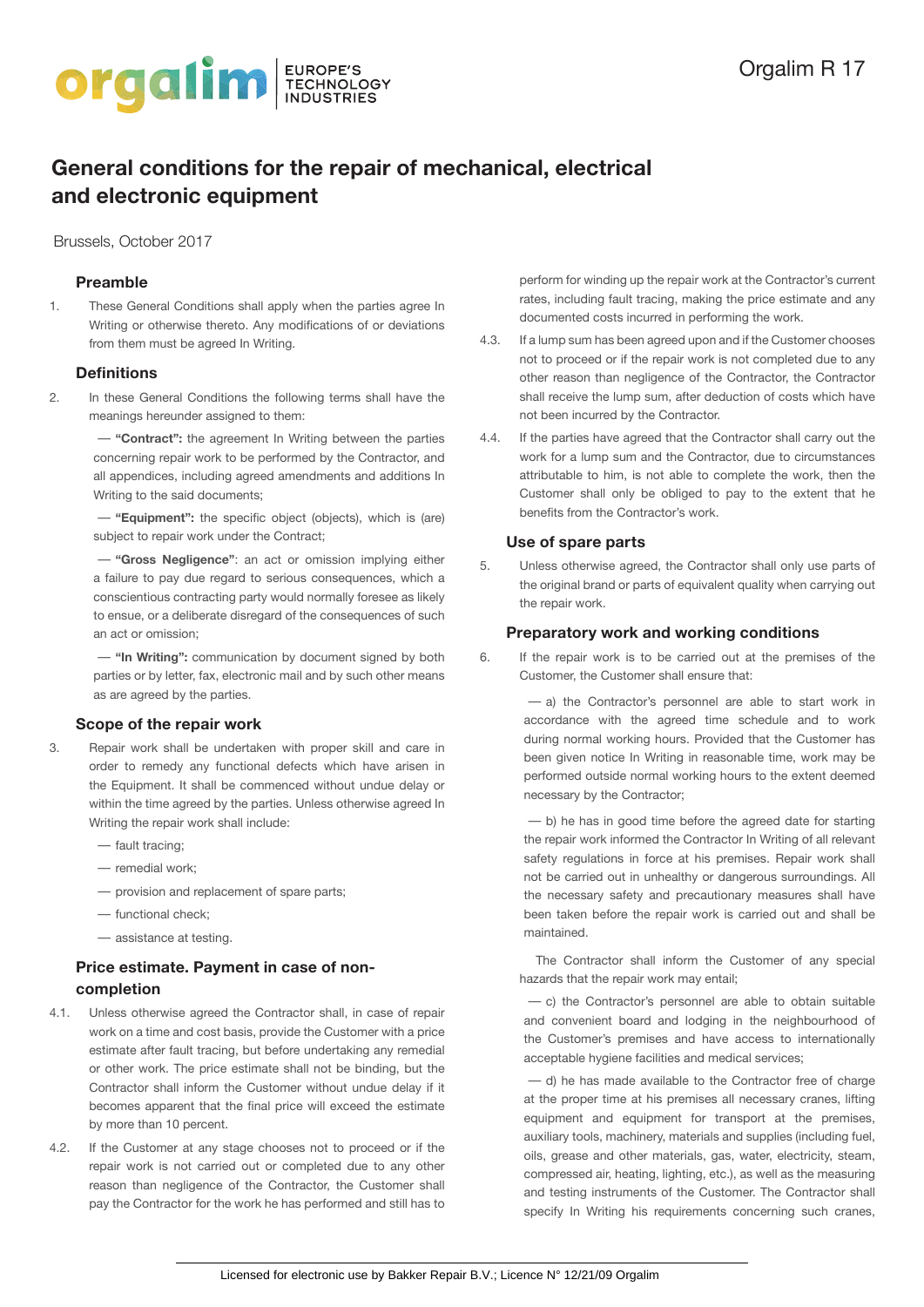lifting equipment, equipment for transport on the Customer's premises and measuring and testing instruments in good time before the agreed date for starting the repair work;

— e) he has made available to the Contractor free of charge sufficient offices at his premises, equipped with telephone and access to the Internet;

— f) he has made available to the Contractor free of charge necessary storage facilities, providing protection against theft and deterioration of the tools and equipment required for the repair work and the personal effects of the Contractor's personnel;

 $-$  g) the access routes to the place where the repair work is to be carried out are suitable for the required transport of the Contractor's equipment.

- 7. If the Contractor so requires, the Customer shall give all necessary assistance for the import and re-export of the Contractor's equipment and tools, including assistance with customs formalities. The assistance as such shall be provided free of charge.
- 8. The Customer shall give all necessary assistance to ensure that the Contractor's personnel obtain, in good time, visas and any official entry, exit or work permits and, if necessary, tax certificates in the Customer's country, as well as access to the premises. The assistance as such shall be provided free of charge.

# **Transport of equipment and risk of loss and damage to equipment where repair is carried out elsewhere than at the customer's premises**

- 9. The risk of loss or damage to Equipment while outside the Customer's premises for the purpose of repair shall be borne by the Customer, unless such loss or damage is due to negligence of the Contractor.
- 10. If not otherwise agreed, the Contractor shall arrange for the transport of the Equipment from and to the Customer's premises. The Contractor shall give appropriate notice In Writing to the Customer about the time and means of transport of the Equipment concerned from and to the Customer's premises.
- 11. Where the Customer is in delay in taking delivery of the repaired Equipment, the Contractor shall arrange for suitable storage at the Customer's risk and expense.

# **Technical documentation**

12. The Customer shall in good time provide current technical documentation (e.g. drawings, descriptions, charts and instructions) in his possession, which is relevant for carrying out the agreed repair work. The Contractor may not use such documentation for any other purpose than to fulfil the Contract.

#### **Customer's delay**

13. The Customer shall immediately notify the Contractor if he cannot let the Contractor carry out the repair work at the agreed time. Any agreed time for completion of the repair work shall then be extended as necessary having regard to all relevant circumstances.

Regardless of the cause for such delay the Customer shall reimburse the Contractor for any additional costs that the latter incurs due to the delay.

# **Testing after repair work**

14. When the Contractor has completed the repair work he shall

notify the Customer thereof In Writing. The Contractor shall thereafter assist the Customer in carrying out such tests as have been agreed upon or as are reasonably required in order to ascertain that the repair work has been successfully completed.

### **Contractor's delay**

15. If the Contractor, due to a lack of proper skill and care or otherwise due to negligence, fails to start or complete the repair work at the agreed time, the Customer may by notice In Writing to the Contractor fix a final reasonable period for starting or completing the repair work, which period shall not be less than one week.

If the Contractor fails to start or complete repair work within such final period, the Customer may himself undertake or employ a third party to undertake necessary repair work.

Where successful repair work has been undertaken by the Customer or a third party pursuant to the previous paragraph of this Clause 15, the Customer shall be entitled to compensation by the Contractor of the reasonable costs of such successful repair work.

Where repair work as stipulated under the previous paragraphs is not successful, the Customer may terminate the Contract by notice In Writing to the Contractor. The Customer shall then be entitled to compensation of the reasonable costs of the repair work which was unsuccessfully undertaken by the Customer himself or by a third party employed by the Customer pursuant to the second paragraph of this Clause 15, and in addition to reimbursement of any remuneration which was already paid by the Customer to the Contractor pursuant to Clauses 16-18.

Compensation of costs of repair work and reimbursement of the remuneration, as stated in the previous paragraphs, shall be the sole remedies available to the Customer in case of a failure of the Contractor to start or complete repair work at the agreed time, as referred to in the first paragraph.

#### **Remuneration for the repair work**

- 16. Unless otherwise agreed the repair work carried out by the Contractor shall be paid on a time and cost basis. The Contractor's invoice for the repair work shall specify the following items separately:
	- working time;
	- time and costs of travel, board and lodging;
	- transport costs;
	- costs of spare parts;
	- costs of other material which has been used;
	- waiting time, overtime and additional costs caused by the Customer;
	- other costs, if any.
- 17. When repair work is to be carried out for a lump sum, the agreed price shall be deemed to include all the items mentioned in Clause 3. If the repair work is however delayed due to a cause not attributable to the Contractor, the Customer shall compensate the Contractor for:

— waiting time and time spent on extra journeys;

— costs and extra work resulting from the delay, including removing, securing and setting up the Equipment and repair equipment;

— additional costs as a result of the Contractor having to keep his repair equipment at the Customer's premises longer than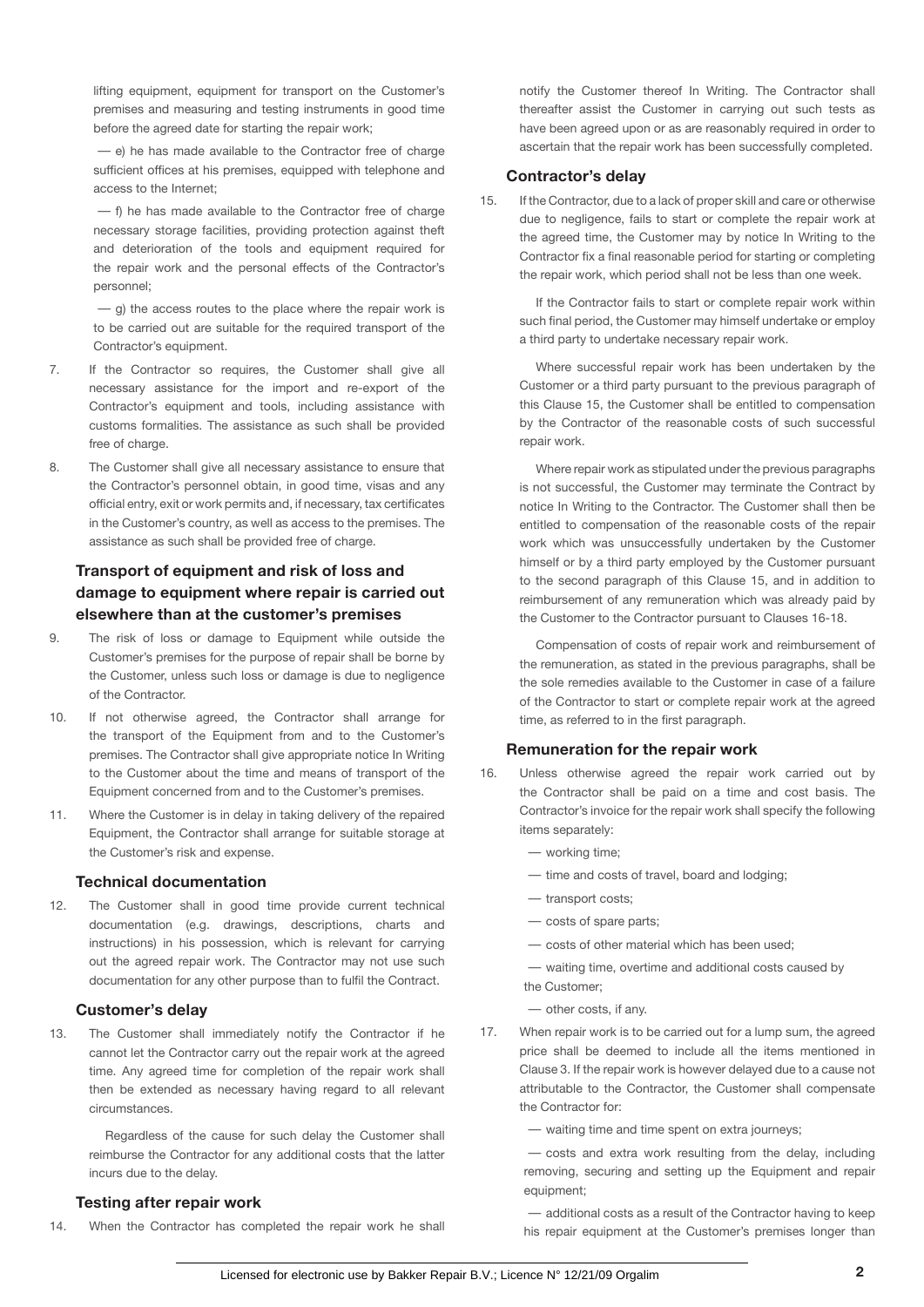expected;

— additional costs for journeys and board and lodging for the Contractor's personnel;

— additional financing costs and costs of insurance;

— other documented costs incurred by the Contractor as a result of changes in the repair program.

18. The charges for each item shall be in accordance with the rates and price lists currently applied by the Contractor.

> The specified amount shall be exclusive of any value added taxes and any other taxes, duties and dues levied on the invoice.

### **Payment**

19. All payments under the Contract shall be made against invoice within 30 days after the date of the invoice.

#### **Late payment**

20. If the Customer fails to pay at the due date, the Contractor shall be entitled to interest from the day on which payment was due and to compensation for recovery costs. The rate of interest shall be as agreed between the parties or otherwise 8 percentage points above the rate of the main refinancing facility of the European Central Bank. The compensation for recovery costs shall be 1 per cent of the amount for which interest for late payment becomes due.

The Contractor may in addition, after having notified the Customer thereof, suspend his performance of the Contract until he receives payment, and, after completion of the repair work, retain the Equipment and other property of the Customer which may be in his possession, as far as allowed under the relevant law. The Customer shall in case of suspension compensate the Contractor for any additional costs incurred due to the suspension and resumption of the repair work.

# **Liability for defects**

21. The Contractor shall at his own cost remedy any defects in the repair work or in parts he has provided without undue delay after receipt of a notice under Clause 23 or after he himself discovered the defect.

### **Liability period**

22. Unless otherwise agreed, the Contractor shall be liable for the repair work for a period of twelve months after the work was completed.

The Contractor's liability for parts he has provided under the Contract shall only apply to defects which become apparent within twelve months after delivery to the Customer or – if the Contractor has installed the part(s) concerned during repair work – within 12 months after the work was completed.

### **Notice of defects**

23. The Customer shall without undue delay notify the Contractor In Writing of any defect which appears in the work performed or in the parts provided by the Contractor.

> If the Customer fails to give notice of a defect without undue delay he shall lose his rights in respect of the defect, except where the defect is such that it should have been apparent to the Contractor.

# **Contractor's failure to remedy defects**

24. If the Contractor, due to a lack of proper skill and care, fails to fulfil his obligation under Clause 3 to remedy functional defects which

have arisen in the Equipment or his obligation under Clause 21 to remedy defects in the repair work or in parts he has provided, the Customer may by notice In Writing to the Contractor fix a final reasonable period for completion of the Contractor's obligations, which period shall not be less than one week.

If the Contractor fails to fulfil his said obligations within such final period, the Customer may himself undertake or employ a third party to undertake necessary remedial work.

Where successful remedial work has been undertaken by the Customer or a third party pursuant to the previous paragraph of this Clause 24, the Customer shall be entitled to compensation by the Contractor of the reasonable costs of such successful remedial work.

Where remedial work as stipulated under the previous paragraphs is not successful, the Customer may terminate the Contract by notice In Writing to the Contractor. The Customer shall then be entitled to compensation of the reasonable costs of the remedial work which was unsuccessfully undertaken by the Customer himself or by a third party employed by the Customer pursuant to the second paragraph of this Clause 24, and in addition to reimbursement of any remuneration which was already paid by the Customer to the Contractor pursuant to Clauses 16-18.

Compensation of costs of remedial work and reimbursement of the remuneration, as stated in the previous paragraphs, shall be the sole remedies available to the Customer in case of a failure of the Contractor to remedy defects referred to in the first paragraph.

#### **Measures to prevent damage**

25. If defects in the Contractor's work or parts provided by him may cause damage to the Customer's property, including the Equipment, the Customer shall immediately inform the Contractor In Writing. The Customer shall bear the risk of damage to his property resulting from his failure so to notify. The Customer shall take reasonable measures to minimise damage and shall in that respect comply with instructions of the Contractor. The Contractor shall compensate the Customer for the necessary costs for such measures to the extent that the Contractor would have been liable for the damage.

# **Liability for damage to the customer's property**

26. The Contractor shall be liable for damage to the Customer's property, including the Equipment, caused by the Contractor's negligence in connection with the repair work under the Contract. The Contractor's liability shall, unless otherwise agreed, for each occurrence be limited to 75 000 EUR.

# **Limitation of liability**

27. The Contractor's liability under these General Conditions does not cover defects or damage due to circumstances which are not attributable to the Contractor, such as incorrect use of the Equipment, incorrect daily care by the Customer, faulty maintenance by the Customer or incorrect measures under Clause 25. Nor shall the Contractor be liable for normal wear and tear

Except as explicitly stated otherwise in these General Conditions, the Contractor shall have no liability for defective work, defective parts provided under the Contract or otherwise for his negligence. This applies to any loss which may be caused in connection therewith, such as loss of production, loss of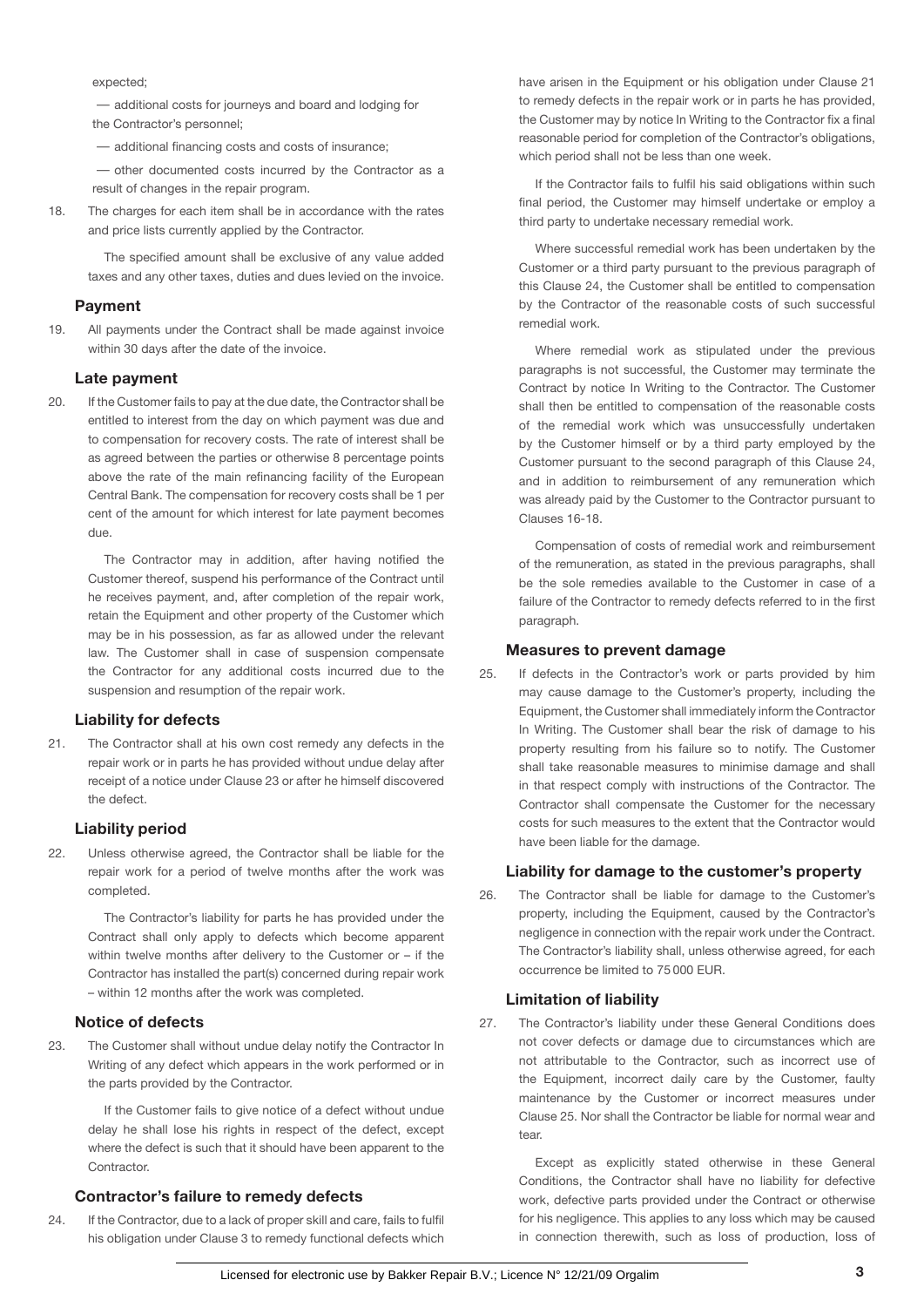profit, loss of use, loss of contracts and any other consequential or indirect loss whatsoever. This limitation of the Contractor's liability shall not apply if he has been quilty of Gross Negligence.

If the Contractor incurs liability towards any third party for damage to property arising in connection with the repair work, the Customer shall indemnify, defend and hold the Contractor harmless to the same extent as the Contractor's liability towards the Customer is limited under these General Conditions.

If a claim for loss or damage as described in this Clause is lodged by a third party against one of the parties, the latter party shall forthwith inform the other party thereof In Writing.

The Contractor and the Customer shall be mutually obliged to let themselves be summoned to the court or arbitral tribunal examining claims for damages lodged against one of them on the basis of damage allegedly caused by the Equipment and arising in connection with the repair work. The liability between the Contractor and the Customer shall however be settled in accordance with Clause 33.

# **Force majeure**

28. Either party shall be entitled to suspend performance of his obligations under the Contract to the extent that such performance is impeded or made unreasonably onerous by Force Majeure, meaning any of the following circumstances: industrial disputes and any other circumstance beyond the control of the parties such as fire, war, extensive military mobilisation, insurrection, requisition, seizure, embargo, restrictions in the use of power, currency and export restrictions, epidemics, natural disasters, extreme natural events, terrorists' acts and defects or delays in deliveries or work by subcontractors caused by any such circumstance referred to in this Clause.

A circumstance referred to in this Clause, whether occurring prior to or after the formation of the Contract, shall give a right to suspension only if its effect on the performance of the Contract could not be foreseen at the time of the formation of the Contract.

- 29. The party claiming to be affected by Force Majeure shall notify the other party In Writing without delay on the intervention and on the cessation of such circumstance. If a party fails to give such notice, the other party shall be entitled to compensation for any additional costs which he incurs and which he could have avoided had he received such notice.
- 30. Regardless of what might otherwise follow from these General Conditions, either party shall be entitled to terminate the Contract by notice In Writing to the other party if performance of the Contract is suspended under Clause 28 for more than three months.

# **Assignment. Subcontracting**

31. Neither party may assign the Contract to a third party. The Contractor may, however, after notifying the Customer thereof In Writing, subcontract performance of the repair work to a third party. The Customer shall be informed of the identity of the subcontractor. Such subcontracting shall not in any way affect the Contractor's obligations under the Contract.

# **Consequential losses**

32. Save as otherwise stated in these General Conditions there shall be no liability for either party towards the other party for loss of production, loss of profit, loss of use, loss of contracts or for any other consequential or indirect loss whatsoever.

### **Disputes. Applicable law**

33. All disputes arising out of or in connection with the Contract shall be finally settled under the Rules of Arbitration of the International Chamber of Commerce by one or more arbitrators appointed in accordance with the said Rules.

The Contract shall be governed by the substantive law of the Contractor's country.

Orgalim represents Europe's technology industries, comprised of innovative companies spanning the mechanical engineering,<br>electrical engineering, electronics, ICT and metal technology branches. Together they represent the EU's largest manufacturing sector. Orgalim aisbl